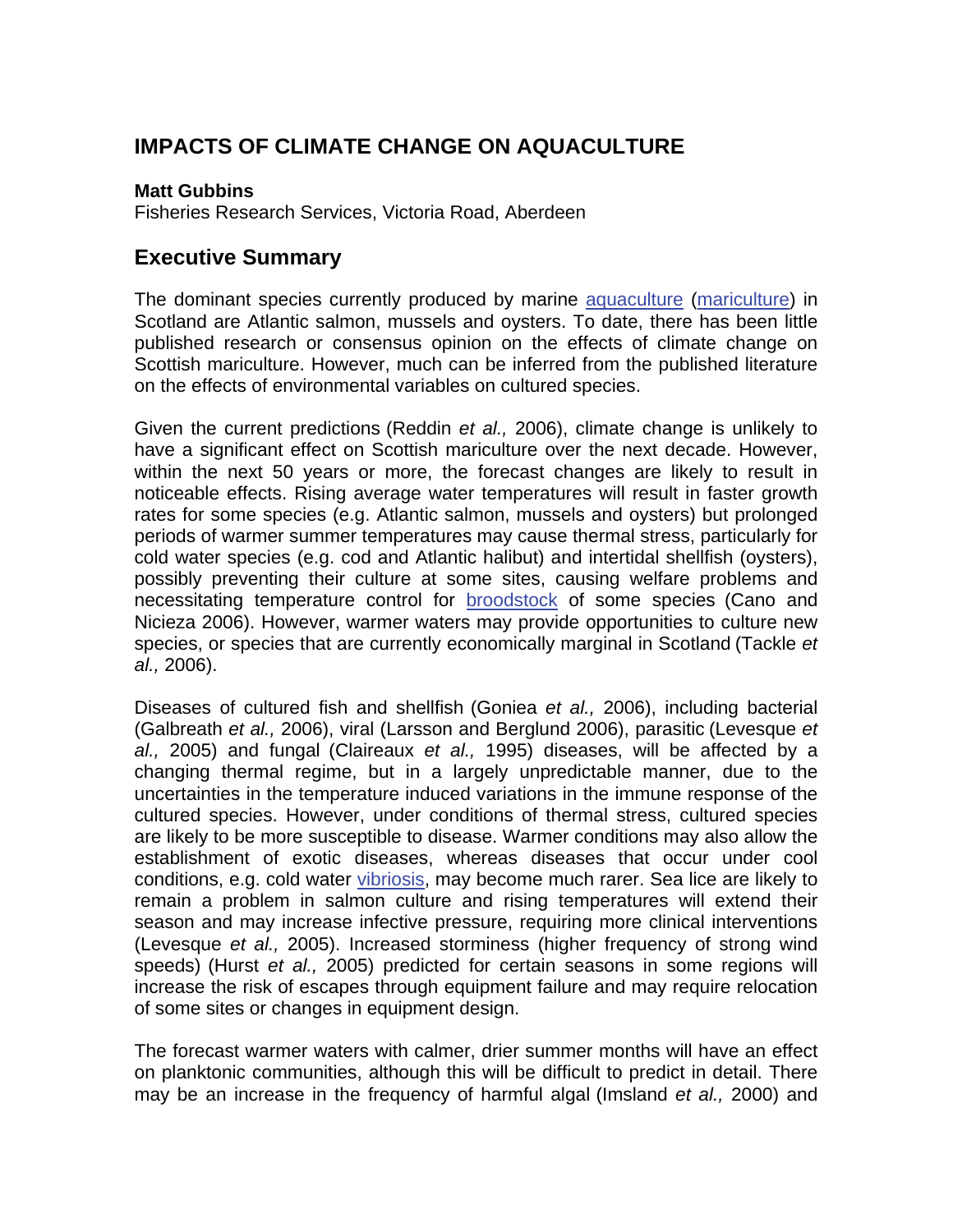jellyfish blooms, potentially causing more fish kills and closures of shellfish harvesting areas, but the forecast reduction in summer precipitation may benefit classification of shellfish growing areas (Aune *et al.,* 1997). Increased temperatures and more abundant plankton could also enhance early spawning success and spat fall of cultured shellfish species, to the benefit of the shellfish industry.

## **Level of Confidence**

See supporting evidence (explanatory notes for each subject have individually assigned confidence levels)

## **Key sources of Information**

See supporting evidence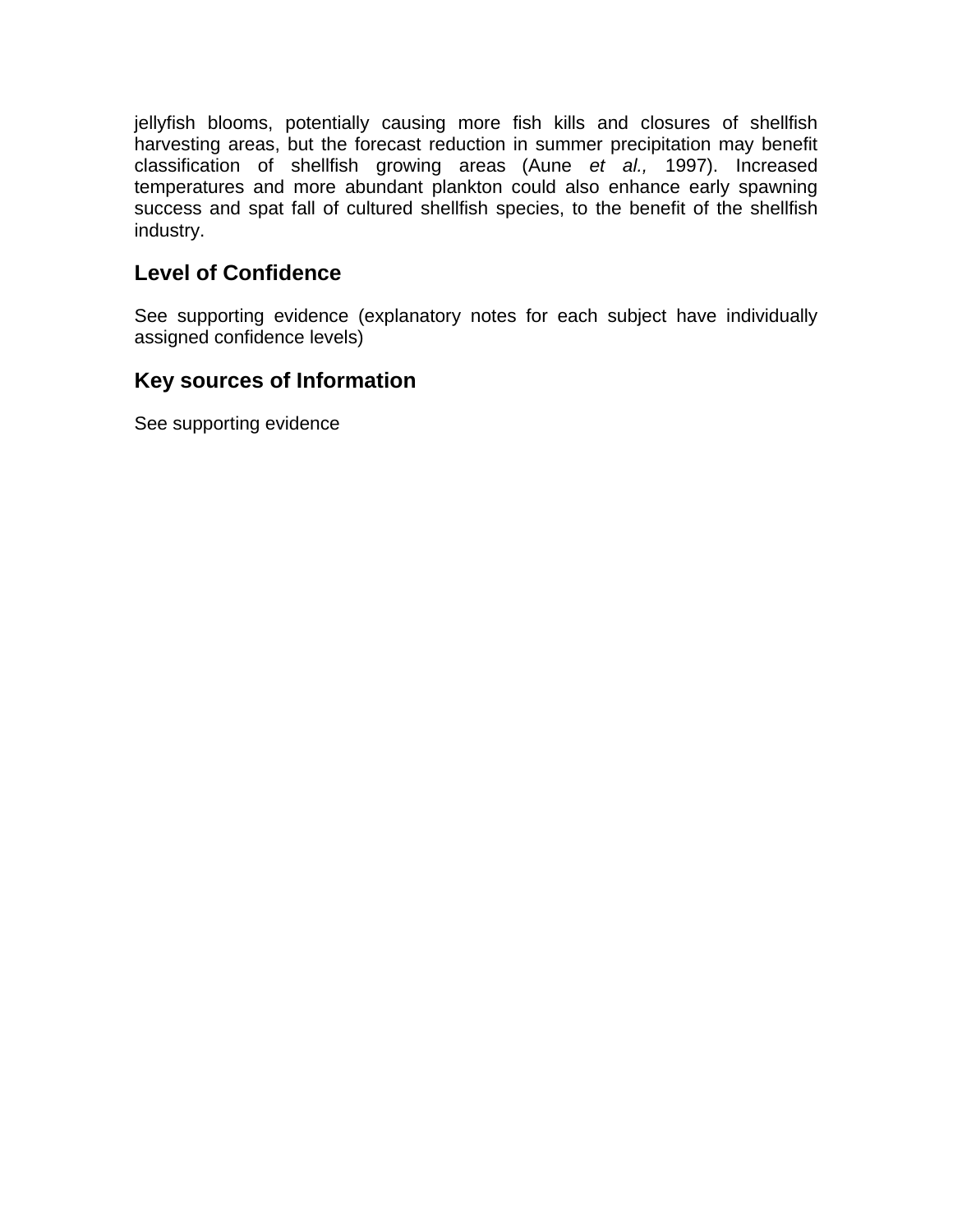# **Supporting Evidence**

#### **Explanatory notes for executive summary**

#### <sup>1</sup> **Ocean climate change in mariculture areas**

Scottish aquaculture in the marine environment (mariculture) is concentrated in the West coast of mainland Scotland and the Western and Northern Isles. Predictions of climate variables in these areas taken from the UKCIP published forecasts on [www.ukcip.org/scenarios/ukcip02/scenarios/maps](http://www.ukcip.org/scenarios/ukcip02/scenarios/maps), were used to derive the subsequent predictions of effects on aquaculture. The following points relating to the predicted climate change in the key Scottish mariculture areas were used as the basis for predicting effects on mariculture:

All areas are predicted to experience rises in annual and seasonal mean water temperature up to 0.5  $\degree$ C by 2020 and up to 2.5  $\degree$ C by 2080. Over the same timescales, the summer precipitation is predicted to decrease (0-10% by 2020 and 10-30% by 2080) and winter temperature are predicted to increase (10-15% by 2080).

#### <sup>2</sup> **Direct effects of temperature increase. Medium confidence**

An increase of  $2^{\circ}$ C may well adversely affect some species currently being farmed in Scotland as the thermal optima for the animals physiology may be exceeded for long periods of time during the summer months. Aquaculture of species such as Atlantic cod and Atlantic halibut may not be possible in the south of the country or be limited to areas of deep-water up-welling where the water is cooler than normal. Salmonid species are more tolerant of higher temperatures (Reddin *et al.,* 2006, Cano and Nicieza 2006; Tackle *et al.,* 2006; Goniea *et al.,* 2006; Galbreath *et al* 2006; and Larsson and Berglund 2006) than Atlantic cod (Levesque *et al.,* 2005; Claireaux *et al.,* 1995 and Neat and Righton 2006) and Atlantic halibut (Hurst *et al.,* 2005; Imsland *et al.,* 2000; Aune *et al.,* 1997 and Bjornsson and Tryggvadottir 1996) but higher peak temperature in the summer months, which may well be of longer duration than present could cause issues with thermal stress and potentially make some sheltered, warmer sites unsuitable for those species during the summer months.

Optimal temperatures for on-growing large cod are generally low (approximately 7ºC) (Neat and Righton 2006) and although rising temperatures in Scottish waters may have some benefit to the growth rates of juveniles, growth rates of adults are likely to suffer.

Predicted increased growth rates of shellfish species (mussels and oysters) are dependent on the continued availability of the planktonic food supply. Intertidal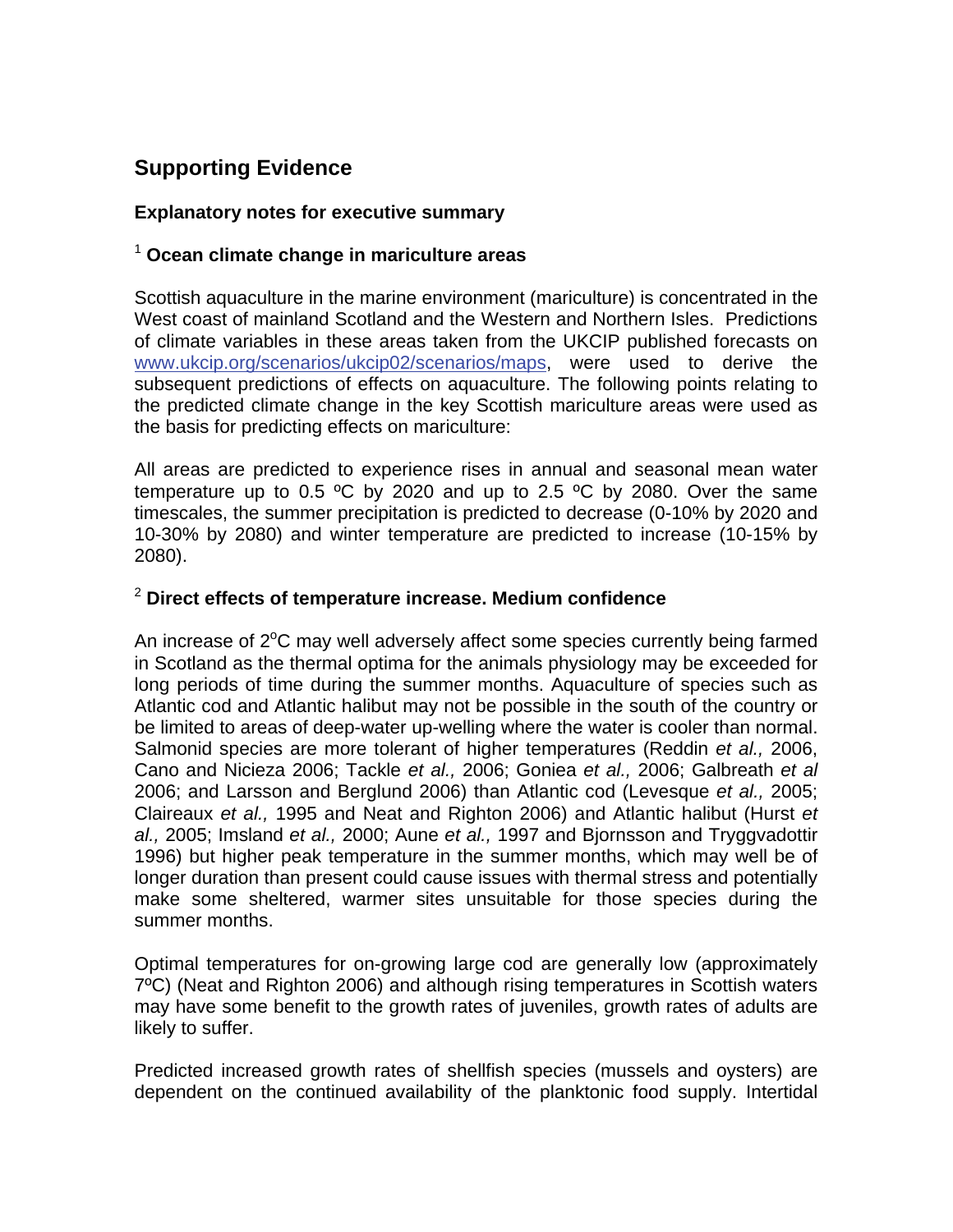shellfish, notably Pacific oyster (*Crassostrea gigas*), are currently susceptible to occasional mortality events during prolonged periods of hot weather. These would be likely to increase in frequency under warmer conditions. This species of oyster is not endemic to the UK and our current thermal regime is not optimal for spawning and natural recruitment from cultured stocks to establish wild populations. Under conditions of increased temperature, this may change.

Broodstock of some species (e.g. Atlantic halibut, Arctic charr) require low winter temperatures (3 months <6ºC) for egg maturation. Production of high quality ova could require increased energy costs and capital expenditure associated with temperature control of broodstock and the availability of suitable broodstock sites may be restricted in the future.

#### <sup>3</sup> **Opportunies for new species. Low confidence.**

Warmer water conditions could, potentially, allow new species to be cultured in Scotland where the current temperature maximums and minimums are marginal for the species, such as sea bass, sea bream, turbot, hake, scrombiforms (e.g. blue fin tuna), nori, ormer and Manilla clams.

## 4  **Diseases of fish and shellfish. Low confidence.**

From a disease point of view an increase in temperature can have many affects. Bacterial, viral and fungal disease will, in general, have shorter generation times. It is possible that some diseases, which transmit above a minimum temperature, will increase in prevalence. Not all effects on disease will be detrimental. For example the seasonal window of infectivity of some serious infectious conditions such as viral haemorrhagic septicaemia virus (VHSV) or Infectious pancreatic necrosis virus (IPNV) could be shortened, whilst others that require a minimum temperature to cause clinical symptoms and transmission, such as Bacterial Kidney disease (BKD), could be lengthened. However, as most fish are [poikilothermic](http://www.mccip.org.uk/arc/glossary.htm) their physiology is largely governed by the temperature of their surrounding environment and warmer water will mean the immune system of these animals will function more effectively in preventing the establishment of infections (up to the thermal optimum of the animal). It is therefore possible that clinical infections will not increase as fewer infections become established in the host. Once the thermal optimum is exceeded, then the function of the immune system will decline and physiological stress and oxygen depletion (warmer water holds less oxygen in solution than cold water) may well lead to disease and welfare issues.

Some viral infections can only occur between narrow temperature ranges, often 10-12°C usually during spring and autumn. Under warmer conditions this temperature window may decrease in the spring (and occur earlier in the year) as more rapid warming of water occurs in spring. Conversely if cooling of the environment is delayed during the autumn this temperature window may become extended and occur later in the year. Additionally warmer water conditions may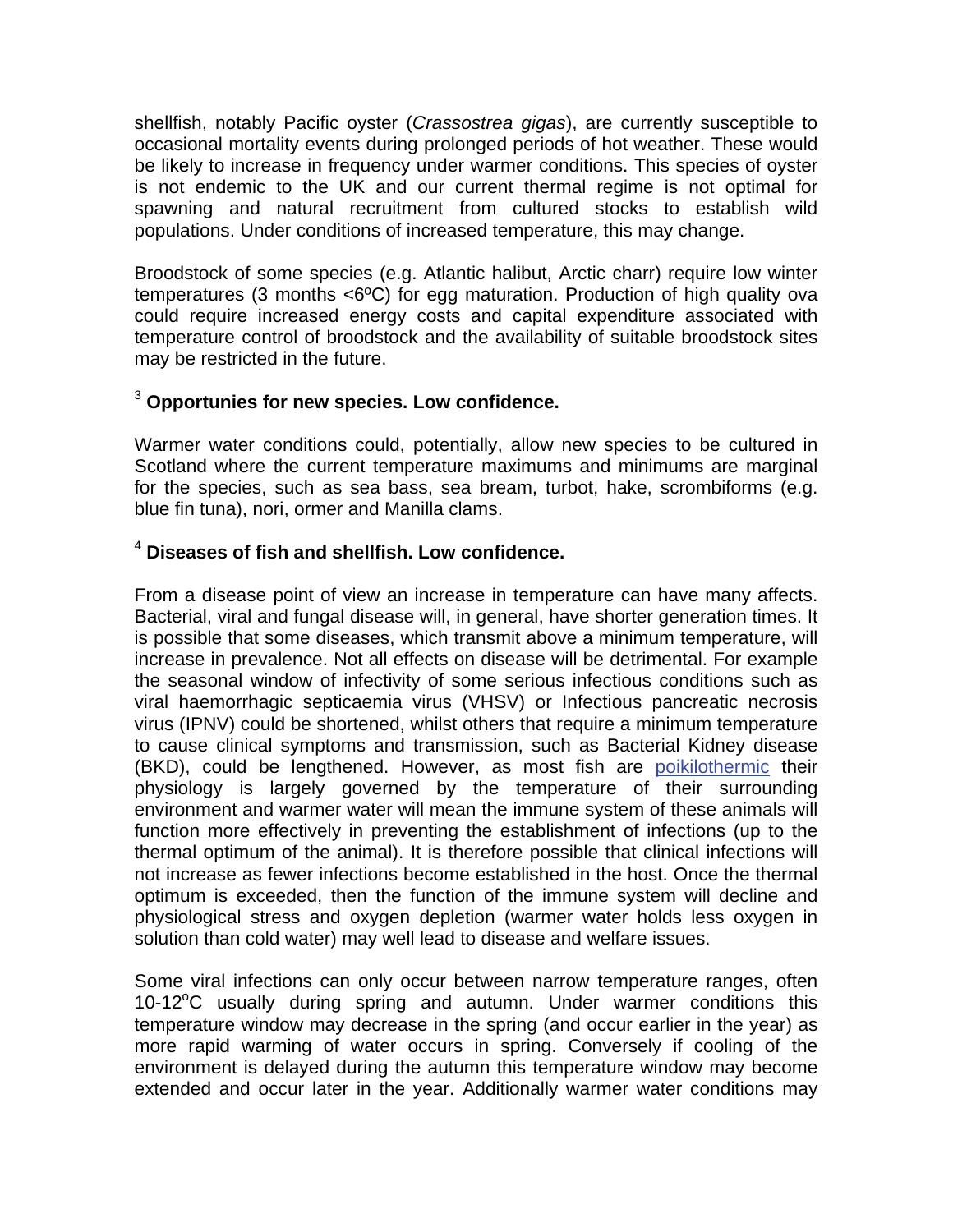allow the establishment of exotic diseases, which are currently excluded as the climate is too cool to permit transmission. Beneficially, diseases that occur under cool environments, e.g. cold water vibriosis, may become much rarer if the ecosystem is not cold enough for their biology.

If shellfish experience super-optimal thermal conditions (as will be more likely, particularly for inter-tidally cultivated species, given the predicted changes in temperature for the regions where they are cultivated) they will also be more susceptible to bacterial, viral and parasitic infections.

By their nature it is difficult to understand the response of diseases of unknown [aetiology](http://www.mccip.org.uk/arc/glossary.htm) to increase in temperature. Some may become established in the UK, new ones may develop as a result of the warmer conditions while others that occur under cooler water regimes may decline.

### 5  **Bacterial infections**

As a rule of thumb as temperature increases the generation time of bacteria decreases (Duguid *et al.,* 1978) so under higher temperature regimes most bacterial infections would be predicted to progress faster once the host was infected, however, as mentioned above, assuming the animal is not at its thermal limit the fishes immune system will be operating more effectively and may well overcome the infection (Le Morvan *et al.,* 1996; Lillehaug 1997; Van Muiswinkel and Wiegertjes 1997 and Eggset *et al.,* 1997).

Under a rising temperature regime some bacterial disease of fish such as *Moritella viscose* (Benediktsdottir *et al.;* 2000 and Coyne *et al.,* 2006) and cold water vibriosis (Nordmo and Ramstad 1999; Nordmo *et al.,* 1997 and Steine *et al.,* 2001) may decline in abundance as these diseases are characteristically seen in winter under cold water conditions and the new warmer environment may well adversely affect these bacteria. *Aeromonas salmonicida* and BKD, however, tend to occur under rising temperature regimes and during the summer months (Nordmo and Ramstad 1999; Lillehaug *et al.,* 2000; Eggset *et al.,* 1997; Rose *et al.,* 1989; Roberts 1976; Hirvela-Koski *et al.,* 2006; Bruno 2004; Jacobson *et al.,* 2003; Nagai and Lida 2002; Piganelli *et al.,* 1999 and Jonsdottir *et al.,* 1998). If the environment warms by  $2^{o}C$  then it is possible that diseases such as these will occur earlier in the year (as the spring will be warmer and earlier) and the period in which these diseases are common may well be extended, increasing the infectious pressure of these pathogens in the environment. Warmer conditions may also favour currently rare bacterial infections such as *Clostridia*, allowing this pathogen to extend its range further north.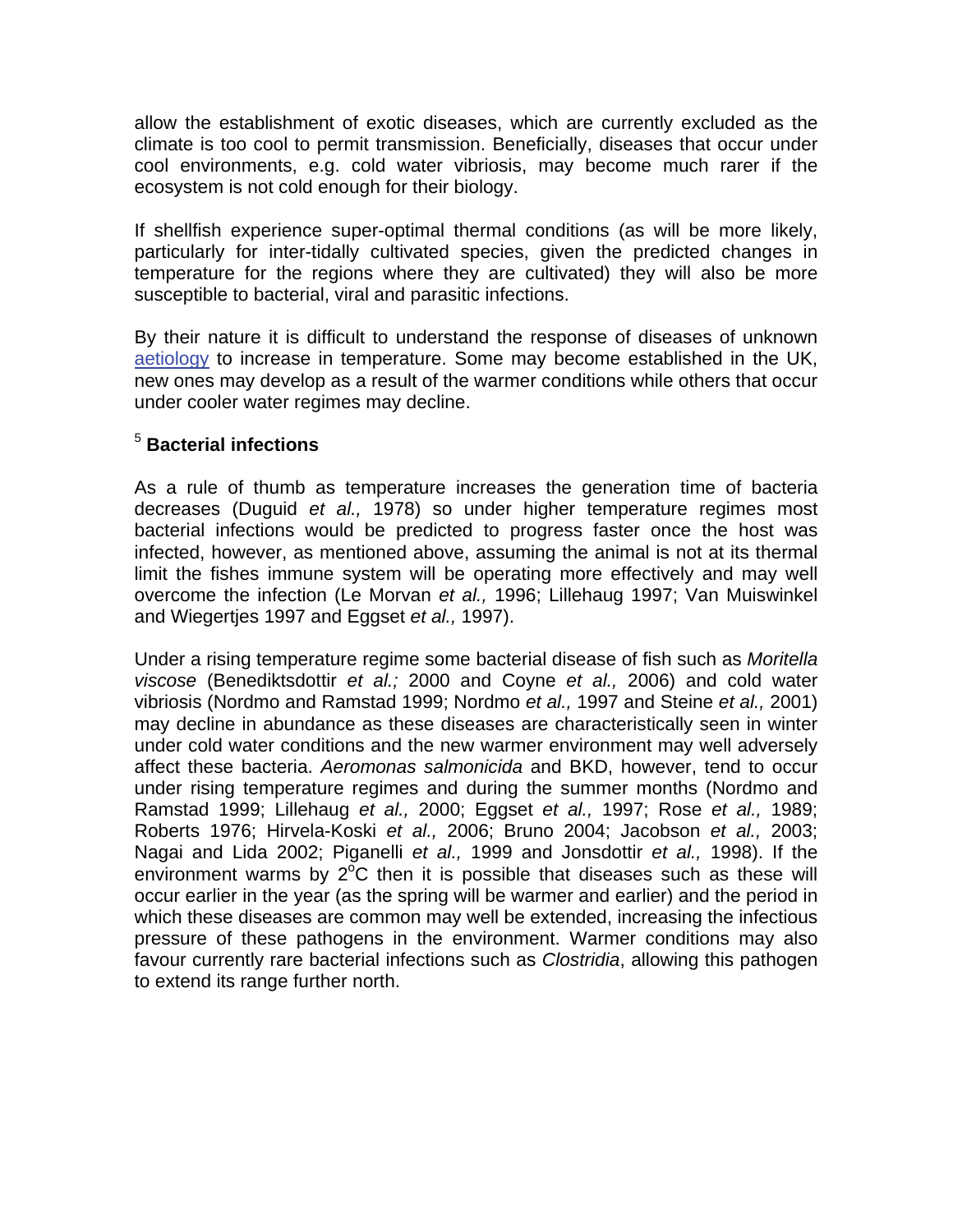### 6  **Viral diseases**

Viruses effectively hijack the host's cells to replicate and the rate of replication is governed by the animal's physiology (Duguid *et al.,* 1978). As most fish are poikilothermic (Bond, 1996) their physiology is largely governed by the temperature of their surrounding environment and warmer water will mean the animals will have a faster metabolism, which in turn will lead to increased viral replication within the host. It is worth pointing out again that, assuming the animal is not at its thermal limit, the fishes' immune system will be operating more effectively and may well overcome the infection as described above.

Some viruses can only infect their host during a very narrow temperature window (usually 10-12°C for most viruses currently of interest in Scotland (Bricknell *et al.,* 2006; Skall *et al.,* 2005a; Skall *et al.,* 2005b; Einer-jensen *et al.,* 2004; Bowden 2003; Park and Reno 2005; Bowden *et al.,* 2002; Kollner *et al.,* 2002; Jarp *et al.,* 1996 and Stangeland *et al.,* 1996)) so an increased temperature regime may shorten this window as spring warming of water may well be increased reducing the period when infection can take place. Conversely cooling of the aquatic environment in autumn may be slower and the autumn infectious window may well increase in duration. This may result in a change in the seasonal distribution of diseases and it may well allow the pathogens to encounter new hosts as their duration in the aquatic environment is different from today. For example an increased infectious window in the autumn may mean that autumn migrating fish such as the critically endangered smelt may encounter pathogens that it does not normally meet.

### <sup>7</sup> **Parasitic diseases**

As parasites of fish and shellfish often have very complex life cycles involving many intermediate hosts, understanding how climate change would affect parasite abundance and the incidence of infection is more difficult to predict. Some parasites will become rare or disappear from Scottish waters because their physiology is not suitable to the warmer environment or their intermediate and final hosts decline in numbers as the environment changes, (Drinkwater 2005; Rose 2005 and Clark *et al.,* 2003) migrate further north to cooler waters (Drinkwater 2005; Rose 2005 and Clark *et al.,* 2003) or the parasites thermal limits are exceeded (Boxaspen 1997 and Boxaspen and Naess, 2000). However other parasites will become more abundant as their definitive host and intermediate hosts colonise the new environment or, as Scottish waters warm up, the environment will be able to support new parasitic organisms, which are currently at or below their thermal minimum, and they would be able to survive and colonise new hosts in the warmer ecosystem. For example *Caligus curtis,* currently rare in Scottish waters, may effectively extend their range further north, especially if susceptible fish hosts can over-winter or establish viable populations.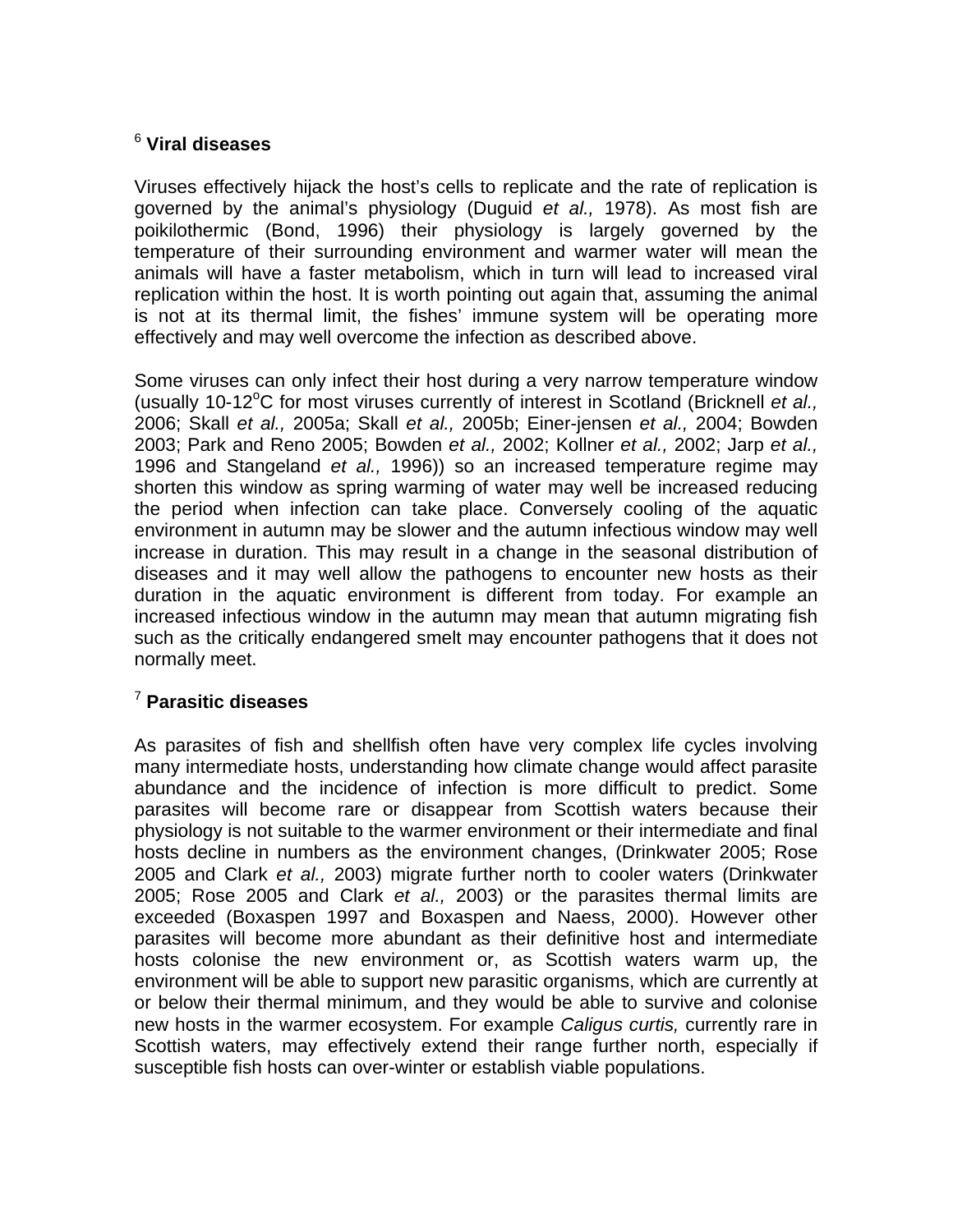The biology of parasites with direct life cycles, such as sea lice (*Lepeophtheirus salmonis*) is a little easier to predict potential changes in. It would be expected that a  $2^{\circ}$ C increase in water temperature will decrease the life cycle by approximately 2 days and permit more generations in a season (Boxaspen 1997; Boxaspen and Naess 2000 and Heuch *et al.,* 1995), potentially increasing the infective pressure of this parasite in Scotland. However, the time the [copepodid](http://www.mccip.org.uk/arc/glossary.htm) stage remains infectious will also decrease from about 10 days under current climatic conditions to around 8 days under the warmer regime suggested here (Johnson and Albright 1991a, 1991b). During the over-wintering period more copepodid and mobile stages may survive allowing a more rapid establishment of infection each spring. Currently *L. salmonis* has a population boom in early May and declines in numbers in late October (Pike and Wadsworth 2000). Under a warmer regime with warmer springtime temperatures the spring lice bloom may occur earlier in the year and the autumn decline push into November or even December. Such an extended season would undoubtedly lead to more clinical interventions to control lice as well as increased lice infective pressure within the environment.

#### 8  **Fungal disease**

Like bacteria, as temperature increases the generation time of fungal organisms decreases so that, under higher temperature regimes, most fungal infections would be predicted to progress faster once the host was infected. However, as mentioned above, assuming the animal is not at its thermal limit, the fishes' immune system will be operating more effectively and may well overcome the infection.

*Saprolegnia* is one disease that could cause concern in a warming environment. Currently this disease occurs each spring and causes major welfare issues with parr and smolts often necessitating clinical intervention and treatment with antifungal drugs. Under warmer conditions it is feasible that *Saprolegnia* would occur earlier in the year and progress faster in infected fish (Gieseker *et al.,* 2006; Udomkusonsri and Noga 2005; Lategan *et al.,* 2004; De Canales *et al.,* 2001; Howe and Stehly 1998, Howe *et al.,* 1998 and Quiniou *et al.,* 1998) and the autumn decline in the disease would occur later in the year.

Fungal diseases exotic to Scotland becoming established is a potential concern especially as the trade in tropical ornamental fish (including goldfish, which are often cultured under warm water regimes in the Middle and Far East, China and USA) may be a source of introduction of the exotic fish fungi into the country.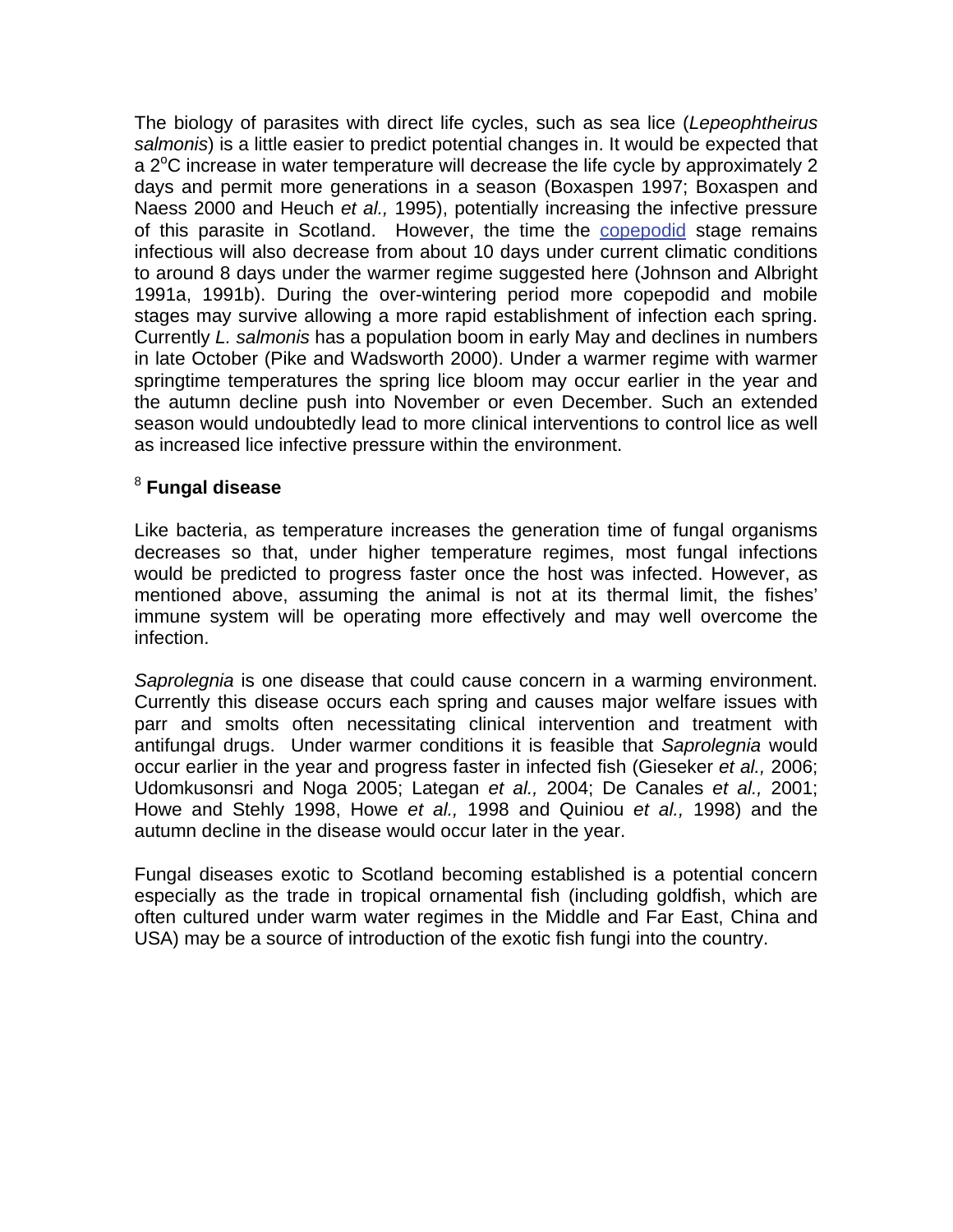#### <sup>9</sup> **Storminess. Very low confidence.**

The UKCIP results for wind speeds are very uncertain, such that it is not possible to assign even a low confidence value to changes in wind speed. It is predicted that winter depressions will become more frequent, with deeper lows. However it is difficult to clearly predict regional effects. Based on the existing UKCIP forecasts, some areas are predicted to experience an increase (up to 10 percent) in the 20 year return period daily mean speeds in some seasons (e.g. West coast of Scotland in autumn/winter and Orkney/Shetland in summer). This represents an increase in the frequency of stormy conditions, which will have significance for the integrity of aquaculture structures and increase the risk of escapes. Mean daily wind speeds with 2 year return periods are predicted to decline over much of the West coast of Scotland during summer months. These calmer conditions are likely to have effects on planktonic communities (see below).

#### <sup>10</sup> **Harmful algal blooms. Low confidence.**

Climate change is having a complex effect on phytoplankton communities. Several studies have associated rising surface temperatures with an increase in the relative abundance of [flagellates and dinoflagellates \(compared to diatoms\),](http://www.mccip.org.uk/arc/glossary.htm) e.g. in the NE Atlantic (Edwards *et al.,* 2006), North Sea (Edwards and Richardson 2004), Baltic Sea (Wasmund *et al.,* 1998) and Norwegian coast (Saetre *et al.,* 2003). Both of these groups contain potentially toxic or nuisance species which can be responsible for stress or kills of cultured finfish or result in harvesting closures for shellfish growing waters. There are many complicating factors and for the regions where Scottish aquaculture is concentrated there are no accurate predictions for the future trends in the occurrence of such [harmful algal blooms](http://www.mccip.org.uk/arc/glossary.htm)  [\(HABs\).](http://www.mccip.org.uk/arc/glossary.htm) Changes in precipitation will affect the salinity of coastal waters as well as the stratification of water columns and the availability of nutrients for phytoplankton growth. In addition the zooplankton communities which graze on [phytoplankton](http://www.mccip.org.uk/arc/glossary.htm) communities have also been observed to be changing.

It is possible that the future [hydrodynamic regime](http://www.mccip.org.uk/arc/glossary.htm) will favour a different planktonic community to present. It is possible that species currently absent or rare in Scottish waters may become established and new toxic / nuisance species may pose problems for aquaculturists.The phenology (temporal patterns of occurrence) of planktonic species are also likely to be altered (Edwards and Richardson 2004), with effects on the timing and efficacy of shellfish spat fall.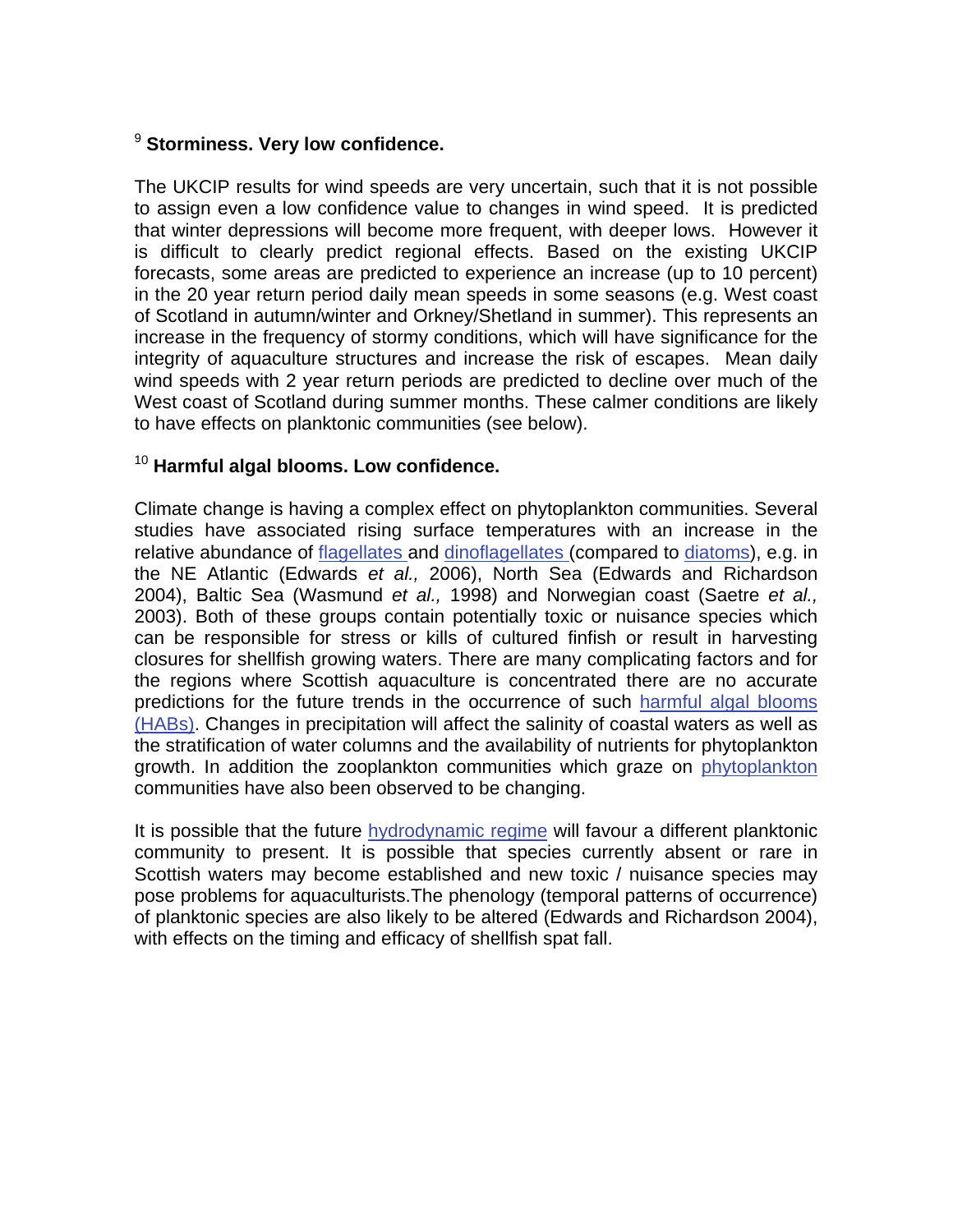## <sup>11</sup> **Shellfish Classification. Low confidence.**

Precipitation, by influencing run-off from land, has an impact on shellfish classification (determined according to the presence of enteric bacteria in cultured shellfish). Increased run-off from land where livestock faecal material is present can increase the presence of enteric bacteria in shellfish. Shellfish farmers may be prevented from selling or be required to depurate shellfish harvested from areas with a poor Classification. Under a regime of reduced precipitation during summer months it is reasonable to expect that this situation will become less frequent.

**Please acknowledge this document as: Gubbins, M (2006). Impacts of Climate Change on Aquaculture** *in* **Marine Climate Change Impacts Annual Report Card 2006 (Eds. Buckley, P.J, Dye, S.R. and Baxter, J.M), Online Summary Reports, MCCIP, Lowestoft, [www.mccip.org.uk](http://www.mccip.org.uk/)**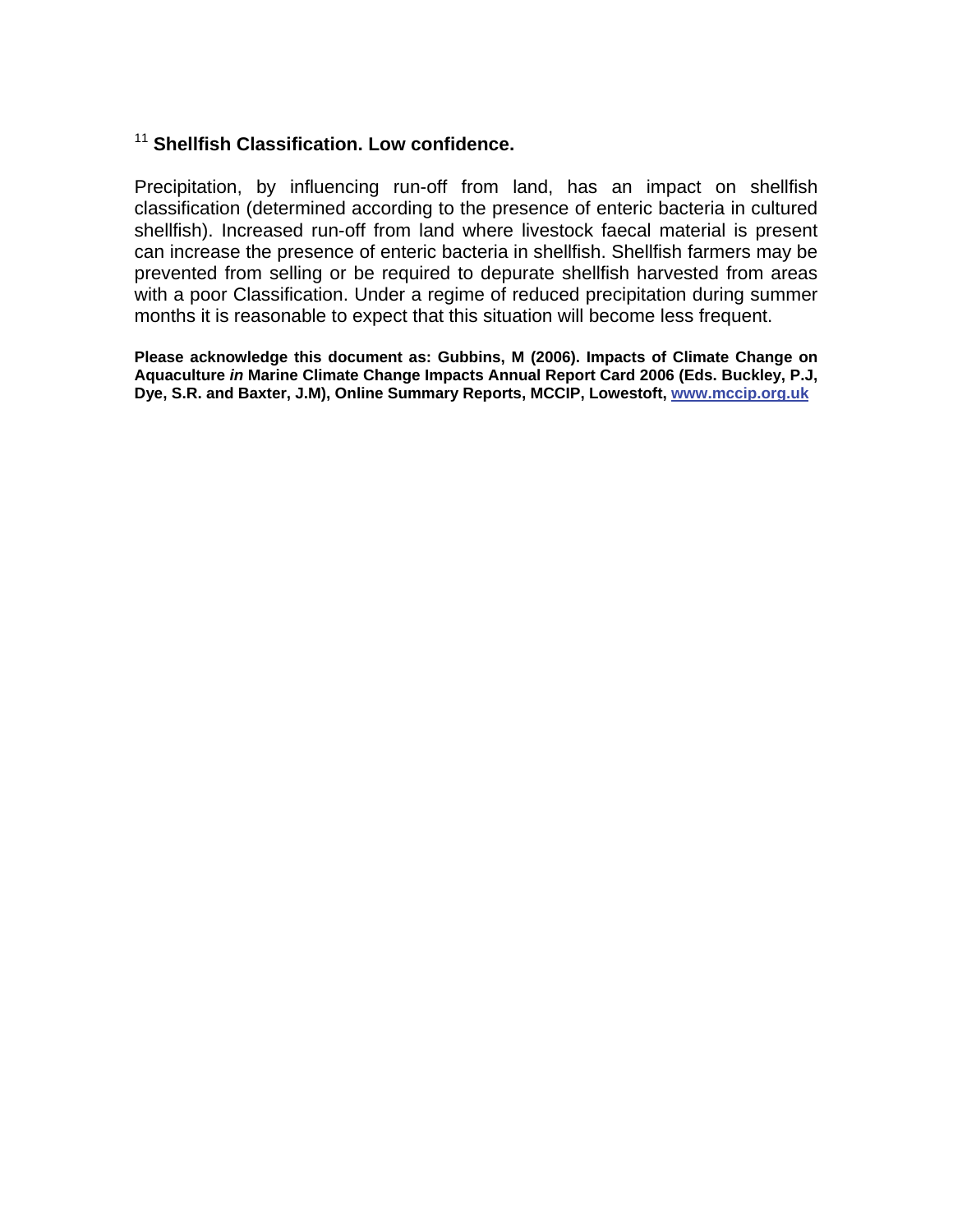## **References**

- Aune, A., Imsland, A.K. and Pittman, K. (1997). Growth of juvenile halibut, Hippoglossus hippoglossus (L.), under a constant and switched temperature regime. *Aquaculture Research* **28**(12): p. 931-939.
- Benediktsdottir, E., Verdonck, L., Sproer, C., Helgason, S. and Swings, J. (2000). Characterization of Vibrio viscosus and Vibrio wodanis isolated at different geographical locations: a proposal for reclassification of Vibrio viscosus as Moritella viscosa comb. nov. *International Journal Of Systematic And Evolutionary Microbiology* **50**: p. 479-488.
- Bjornsson, B. and Tryggvadottir, S.V. (1996). Effects of size on optimal temperature for growth and growth efficiency of immature Atlantic halibut (Hippoglossus hippoglossus L.). *Aquaculture* **142**(1-2): p. 33-42.
- Bond, C.E. (1996). The Biology of Fishes. New York: Thomson Learning. 576.
- Bowden, T.J. (2003). A study of the susceptibility of Atlantic halibut, Hippoglossus hippoglossus (L.), to viral haemorrhagic septicaemia virus isolated from turbot, Scophthalmus maximus (L.). *Journal of Fish Diseases* **26**(4): p. 207-212.
- Bowden, T.J., Smail, D.A. and Ellis, A.E. (2002). Development of a reproducible infectious pancreatic necrosis virus challenge model for Atlantic salmon, Salmo salar L. *Journal of Fish Diseases* **25**(9): p. 555-563.
- Boxaspen, K. and Naess, T. (2000). Development of eggs and the planktonic stages of salmon lice (Lepeophtheirus salmonis) at low temperatures. *Contributions to Zoology* **69**(1-2): p. 51-55.
- Boxaspen, K. (1997). Geographical and temporal variation in abundance of salmon lice (Lepeophtheirus salmonis) on salmon (Salmo salar L.). *ICES Journal of Marine Science* **54**(6): p. 1144-1147.
- Bricknell, I.R., Bron, J. E. and Bowden, T.J. (2006). Diseases of gadoid fish in cultivation: a review. *Ices Journal of Marine Science* **63**(2): p. 253-266.
- Bruno, D.W. (2004). Prevalence and diagnosis of bacterial kidney disease (BKD) in Scotland between 1990 and 2002. *Diseases of Aquatic Organisms* **59**(2): p. 125-130.
- Cano, J.M. and Nicieza, A.G. (2006). Temperature, metabolic rate, and constraints on locomotor performance in ectotherm vertebrates. *Functional Ecology* **20**(3): p. 464-470.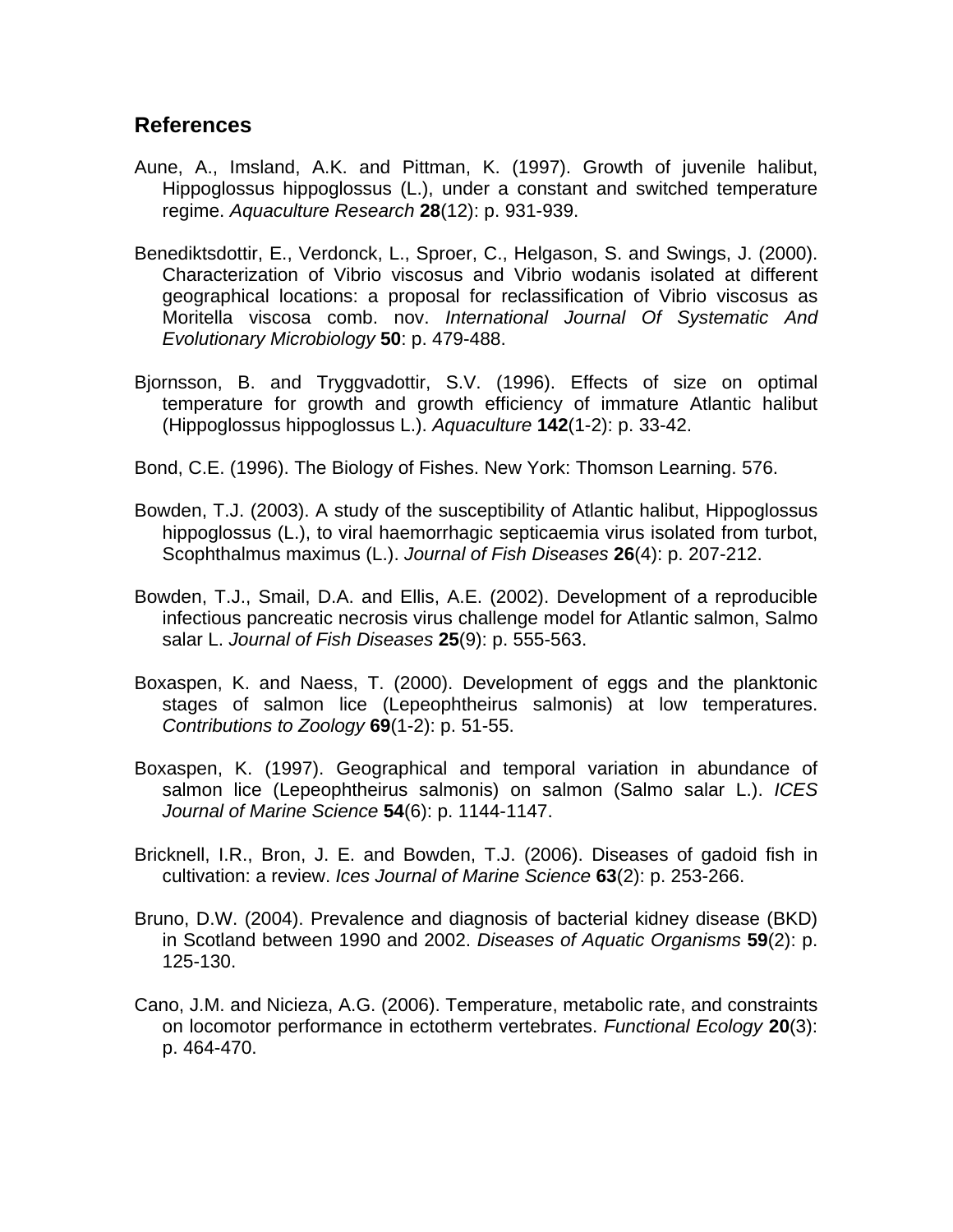- Claireaux, G., Webber, D.M., Kerr, S.R. and Boutilier, R.G. (1995). Physiology and behavior of free-Swimming Atlantic Cod (Gadus-Morhua) facing fluctuating temperature conditions. *Journal of Experimental Biology* **198**(1): p. 49-60.
- Clark, R.A., Fox, C.J., Viner, D. and Livermore, M. (2003). North Sea cod and climate change - modelling the effects of temperature on population dynamics. *Global Change Biology* **9**(11): p. 1669-1680.
- Coyne, R., Smith, P., Dalsgaard, I., Nilsen, H., Kongshaug, H., Bergh, O. and Samuelsen, (2006). Winter ulcer disease of post-smolt Atlantic salmon: An unsuitable case for treatment? *Aquaculture* **253**(1-4): p. 171-178.
- De Canales, M.L.G., Ortiz, J.B., Del Valle, M.G. and Sarasquete, C. (2001). Saprolegniasis in wild fish populations. *Ciencias Marinas* **27**(1): p. 125-137.
- Drinkwater, K.F. (2005). The response of Atlantic cod (Gadus morhua) to future climate change. *Ices Journal of Marine Science* **62**(7): p. 1327-1337.
- Duguid, J.P., Marmion, B.P. and Swain, R.H.A. (1978). Medical Microbiology. 13 ed. Vol. 1. Edinburgh, London and New York: Churchill Livingstone. 666.
- Edwards, M. and Richardson A.J. (2004). Impact of climate change on marine pelagic phenology and trophic mismatch. *Nature* **430**, 881-884.
- Edwards, M., Johns D.G., Leterme S.C., Svendsen E. and Richardson A.J. (2006). Regional climate change and harmful algal blooms in the NE Atlantic. *Limnol. Oceanogr* **51**(2), 820-829.
- Eggset, G., Mikkelsen, H. and Killie, J.E.A. (1997). Immunocompetence and duration of immunity against Vibrio salmonicida and Aeromonas salmonicida after vaccination of Atlantic salmon (Salmo salar L.) at low and high temperatures. *Fish and Shellfish Immunology* **7**(4): p. 247-260.
- Eggset, G., Mortensen, A., Johansen, L.H. and Sommer, A.I. (1997). Susceptibility to furunculosis, cold water vibriosis, and infectious pancreatic necrosis (IPN) in post-smolt Atlantic salmon (Salmo salar L.) as a function of smolt status by seawater transfer. *Aquaculture* **158**(3-4): p. 179-191.
- Einer-jensen, K., Ahrens, P., Forsberg, R. and Lorenzen, N. (2004). Evolution of the fish rhabdovirus viral haemorrhagic septicaemia virus. *Journal Of General Virology* **85**: p. 1167-1179.
- Galbreath, P.F., Adams, N.D., Sherrill, L.W. and Martin, T.H. (2006). Thermal tolerance of diploid versus triploid rainbow trout and brook trout assessed by time to chronic lethal maximum. *Environmental Biology of Fishes* **75**(2): p. 183- 193.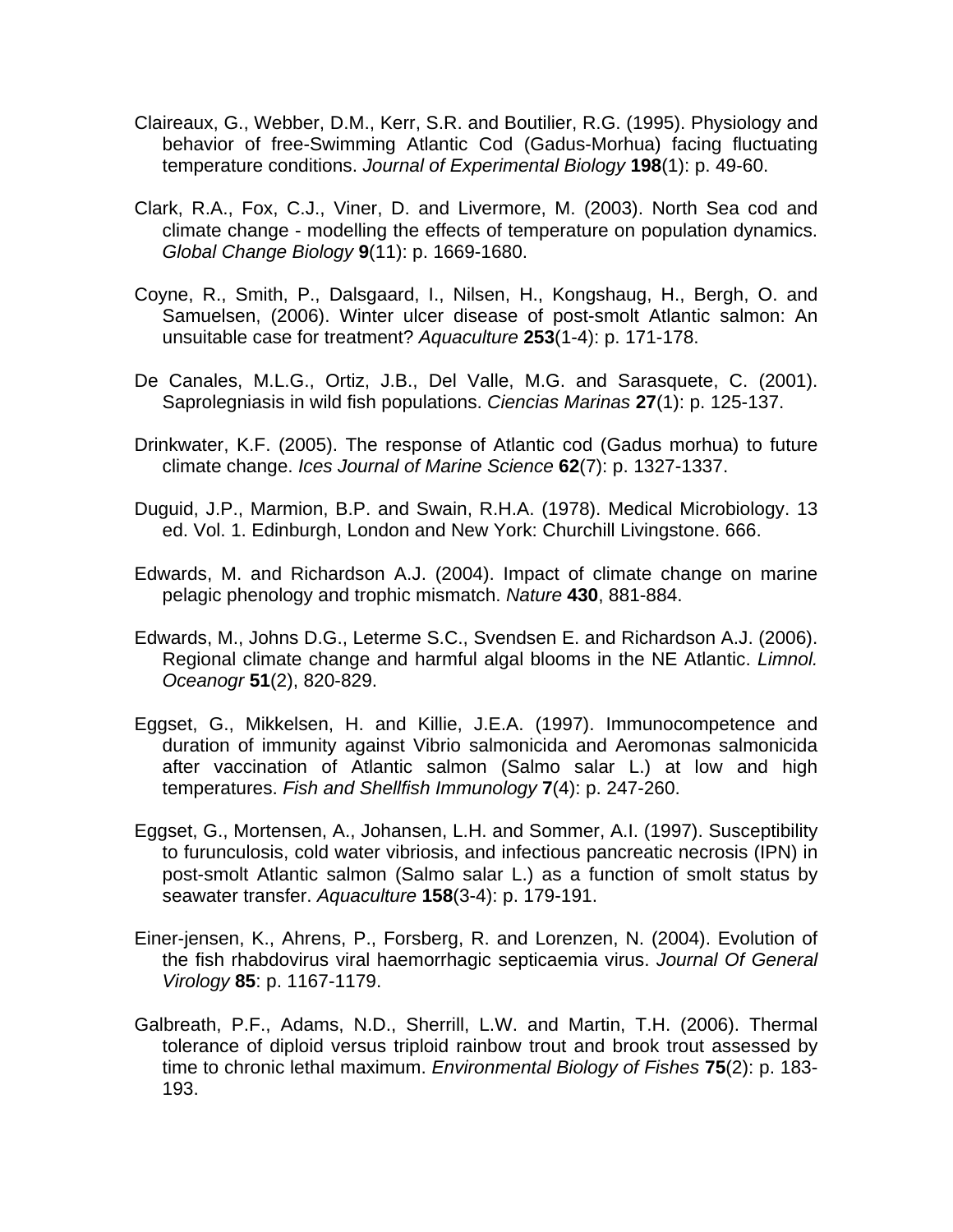- Gieseker, C.M., Serfling, S.G. and Reimschuessel, R. (2006). Formalin treatment to reduce mortality associated with Saprolegnia parasitica in rainbow trout, Oncorhynchus mykiss. *Aquaculture* **253**(1-4): p. 120-129.
- Goniea, T.M., Keefer, M.L., Bjornn, T.C., Peery, C.A., Bennett D.H. and Stuehrenberg, L.C. (2006). Behavioral thermoregulation and slowed migration by adult fall Chinook salmon in response to high Columbia River water temperatures. *Transactions of The American Fisheries Society* **135**(2): p. 408- 419.
- Heuch, P.A., Parsons, A. and Boxaspen, K. (1995). Diel vertical migration: a possible host-finding mechanism in salmon louse (Lepeophtheirus salmonis) copepodids? *Canadian Journal of Fisheries and Aquatic Sciences* **52**(4): p. 681-689.
- Hirvela-Koski, V., Pohjanvirta, T., Koski, P. and Sukura, A. (2006). Atypical growth of Renibacterium salmoninarum in subclinical infections. *Journal of Fish Diseases* **29**(1): p. 21-29.
- Howe, G.E. and Stehly, G.R. (1998). Experimental infection of rainbow trout with Saprolegnia parasitica. *Journal of Aquatic Animal Health* **10**(4): p. 397-404.
- Howe, G.E., Rach, J.J. and Olson, J.J. (1998). Method for inducing saprolegniasis in channel catfish. *Journal of Aquatic Animal Health* **10**(1): p. 62-68.
- Hurst, T.P., Spencer, M.L., Sogard, S.M. and Stoner, A.W. (2005). Compensatory growth, energy storage and behaviour of juvenile Pacific halibut Hippoglossus stenolepis following thermally induced growth reduction. *Marine Ecology-Progress Series* **293**: p. 233-240.
- Imsland, A.K., Jonassen, T.M., Stefansson, S.O., Kadowaki, S. and Berntssen,M.H.G. (2000). Intraspecific differences in physiological efficiency of Juvenile Atlantic halibut Hippoglossus hippoglossus L. *Journal of the World Aquaculture Society* **31**(3): p. 285-296.
- Jacobson, K.C., Arkoosh, M.R., Kagley, A.N., Clemons, E.R., Collier, T.K. and Casillas, E. (2003). Cumulative effects of natural and anthropogenic stress on immune function and disease resistance in juvenile chinook salmon. *Journal Of Aquatic Animal Health* **15**(1): p. 1-12.
- Jarp, J., Taksdal, T. and Torud, B. (1996). Infectious pancreatic necrosis in Atlantic salmon Salmo salar in relation to specific antibodies, smoltification, and infection with erythrocytic inclusion body syndrome (EIBS). *Diseases of Aquatic Organisms* **27**(2): p. 81-88.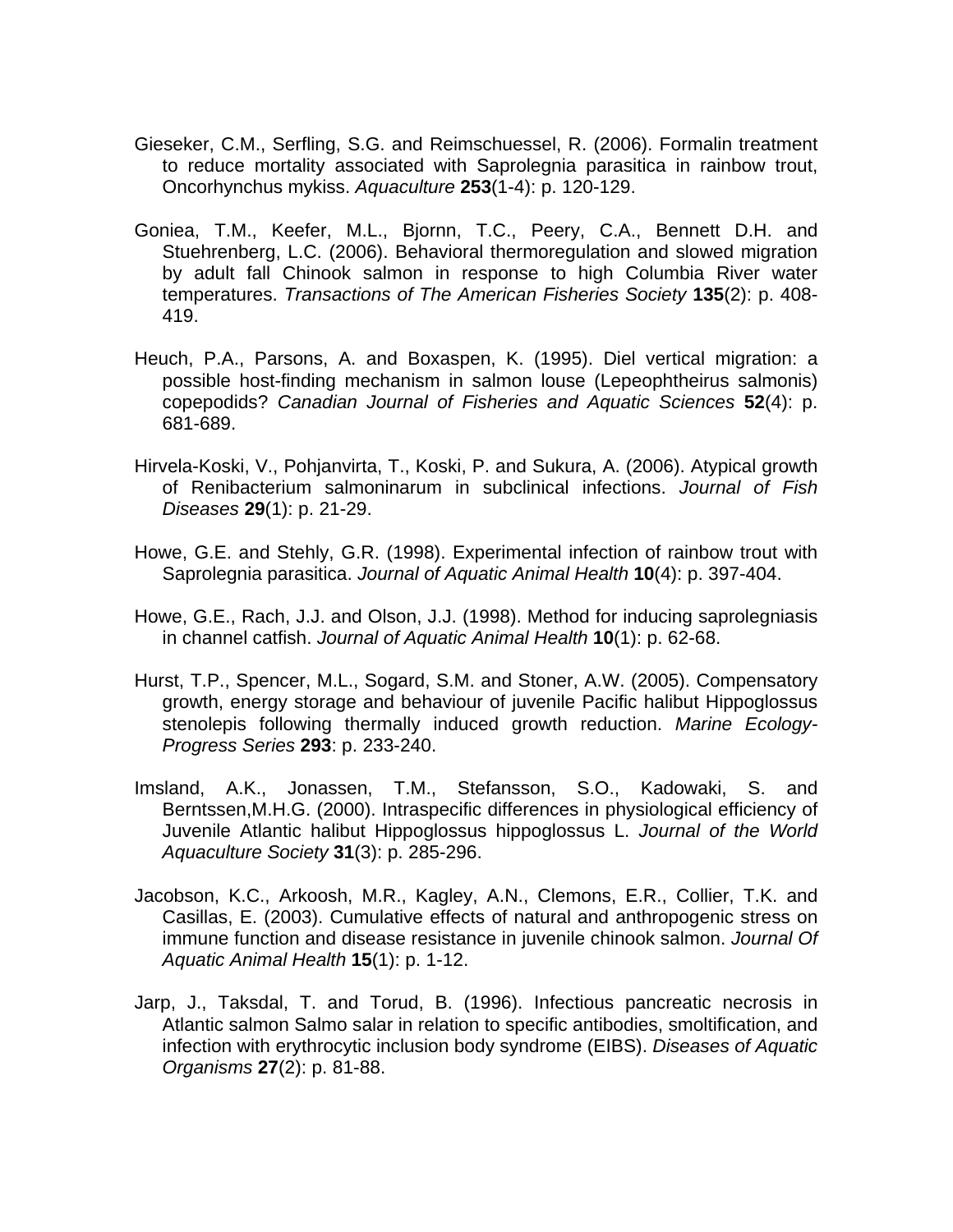- Johnson, S.C. and Albright, L.J. (1991a). The developmental stages of Lepeophtheirus salmonis (Krøyer, 1837) (Copepoda, Caligidae). *Canadian Journal of Zoology* **69**(4): p. 929-950.
- Johnson, S.C. and Albright, L.J. (1991b). Development, growth, and survival of Lepeophtheirus salmonis (Copepoda, Caligidae) under laboratory conditions. *Journal of the Marine Biological Association of the United Kingdom* **71**(2): p. 425-436.
- Jonsdottir, H., Malmquist, H.J., Snorrason, S.S., Gudbergsson, G. and Gudmundsdottir, S. (1998). Epidemiology of Renibacterium salmoninarum in wild Arctic charr and brown trout in Iceland. *Journal of Fish Biology* **53**(2): p. 322-339.
- Kollner, B., Wasserrab, B., Kotterba, G. and Fischer, U. (2002). Evaluation of immune functions of rainbow trout (Oncorhynchus mykiss) - how can environmental influences be detected? *Toxicology Letters* **131**(1-2): p. 83-95.
- Larsson, S. and Berglund, I. (2006). Thermal performance of juvenile Atlantic salmon (Salmo salar L.) of Baltic Sea origin. *Journal of Thermal Biology* **31**(3): p. 243-246.
- Lategan, M.J., Torpy, F.R. and Gibson, L.F. (2004). Control of saprolegniosis in the eel Anguilla australis Richardson, by Aeromonas media strain A199. *Aquaculture* **240**(1-4): p. 19-27.
- Le Morvan, C., Deschaux, P. and Troutaud, D. (1996). Effects and mechanisms of environmental temperature on carp (Cyprinus carpio) anti-DNP antibody response and non-specific cytotoxic cell activity: a kinetic study. *Developmental and Comparative Immunology* **20**(5): p. 331-40.
- Levesque, H.M., Bondy, J., Short, C., Ballantyne, J.S., Driedzic, W.R. and Moon, T.W. (2005). Effects of seasonal temperature and photoperiod on Atlantic cod (Gadus morhua). II. Enzymes of intermediary metabolism. *Canadian Journal of Fisheries And Aquatic Sciences* **62**(12): p. 2864-2873.
- Lillehaug, A. (1997). Vaccination strategies in seawater cage culture of salmonids. *Developmental Biological Standards* **90**: p. 401-8.
- Lillehaug, A., Lunestad, B.T. and Grave, K. (2000). Epidemiology of bacterial diseases in Norwegian aquaculture - a description based on antibiotic prescription data for the ten-year period 1991 to 2000. *Diseases of Aquatic Organisms* **53**(2): p. 115-125.
- Nagai, T. and Lida, I. (2002). Occurrence of bacterial kidney disease in cultured ayu. *Fish Pathology* **37**(2): p. 77-81.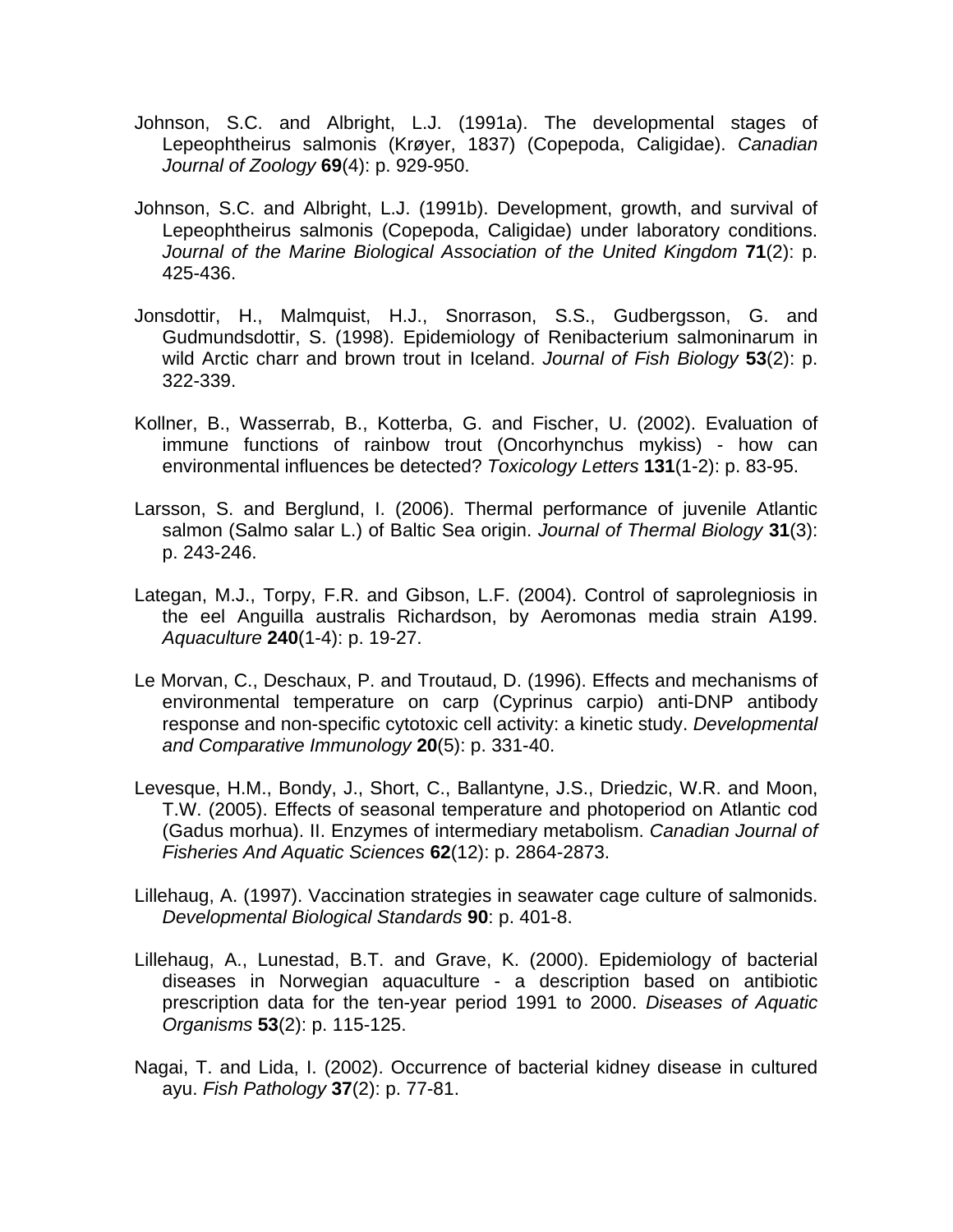- Neat, F. and Righton, D. (2006). Warm water occupancy by North Sea cod. *Proc. Roy. Soc. B.* Submitted.
- Nordmo, R. and Ramstad, A. (1999). Variables affecting the challenge pressure of Aeromonas salmonicida and Vibrio salmonicida in Atlantic salmon (Salmo salar L.). *Aquaculture* **171**(1-2): p. 1-12.
- Nordmo, R., Sevatdal, S. and Ramstad, A. (1997). Experimental infection with Vibrio salmonicida in Atlantic salmon (Salmo salar L.): an evaluation of three different challenge methods. *Aquaculture* **158**(1-2): p. 23-32.
- Park, K.C. and Reno, P.W. (2005). Molecular size, pH, temperature stability, and ontogeny of inhibitor(s) of infectious pancreatic necrosis virus (IPNV) in normal rainbow trout serum. *Journal of Aquatic Animal Health* **17**(2): p. 177-190.
- Piganelli, J.D., Wiens, G.D. and Kaattari, S.L. (1999). Elevated temperature treatment as a novel method for decreasing p57 on the cell surface of Renibacterium salmoninarum. *Diseases of Aquatic Organisms* **36**(1): p. 29-35.
- Pike, A.W. and Wadsworth, S. (2000). Sealice on salmonids: their biology and control. *Advances in Parasitology* **44**: p. 233-337.
- Quiniou, S.M.A., Bigler, S., Clem, L.W. and Bly, J.E. (1998). Effects of water temperature on mucous cell distribution in channel catfish epidermis: a factor in winter saprolegniasis. *Fish and Shellfish Immunology* **8**(1): p. 1-11.
- Reddin, D.G., Downton, P., and Friedland, K.D. (2006). Diurnal and nocturnal temperatures for Atlantic salmon postsmolts (Salmo solar L.) during their early marine life. *Fishery Bulletin* **104**(3): p. 415-427.
- Roberts, R.J. (1976). Bacterial diseases of farmed fishes. *Soc Appl Bacteriol Symp Ser* **4**: p. 55-62.
- Rose, A.S., Ellis, A.E. and Munro, A.L.S. (1989). The infectivity by different routes of exposure and shedding rates of Aeromonas salmonicida subsp. salmonicida in Atlantic salmon, Salmo salar L., held in sea water. *Journal of Fish Diseases* **12**(6): p. 573-578.
- Rose, G.A. (2005). On distributional responses of North Atlantic fish to climate change. *Ices Journal of Marine Science* **62**(7): p. 1360-1374.
- Saetre, R., Aure, J. and Danielssen, D.S. (2003). Long-term hydrographic variability patterns off the Norwegian coast and in the Skagerrak*. ICES Marine Science Symposium* **219**, 150-159.